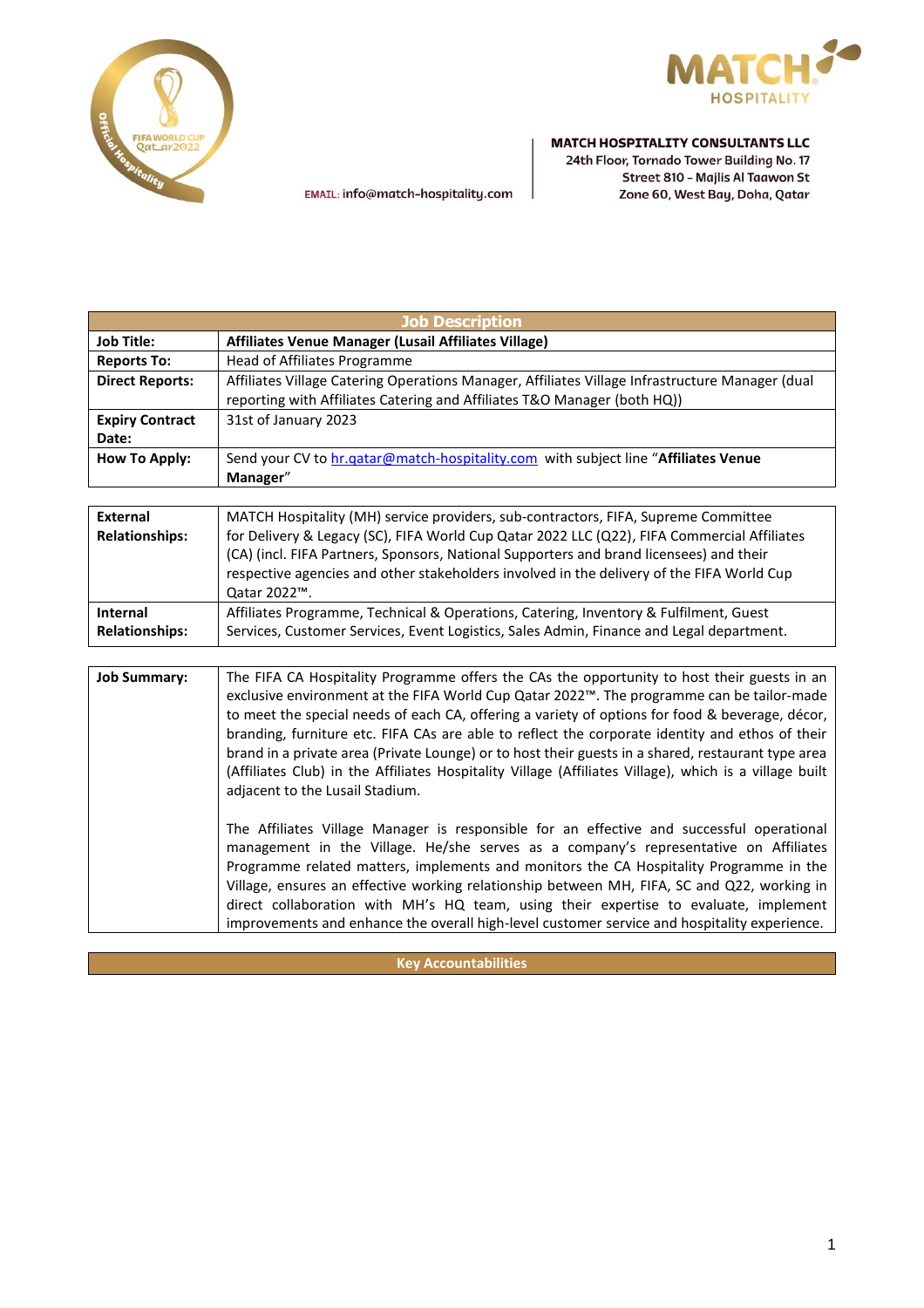



#### GENERAL

- Delivery of hospitality areas (Private Lounges, Affiliates Club and communal area) in the Village, ready-touse for operations: infrastructure, logistics and deliveries, handover and hand-back procedures, set-up and dismantling, fit-out, furniture and décor implementation, hospitality dressing and signage, welcome desks delivery and operations, hostesses team coordination, etc.
- Control over company's office set-up and close-down according to the plans and schedules received from HQ; Ensure that MH's Village offices are always well-organized, fully set up and prepared to receive additional staff.
- Preparation of and participation in daily Village areas inspections to ensure the set-up process is going according to specifications, drawings and plans, while maintaining issue-logs.
- Management and monitoring of all the pre-operational and operational period activities in Village areas, including reporting to HQ.
- Development of required documentation (receive, fill in, keep records, print-out and keep MH copies) and participation in hand-over and hand-back procedures (incl. maintaining handover/hand-back forms, checklists, issue-log, etc.).
- Daily strategical planning of the Village operations (DRO) to supervise operations in all areas (infrastructure ready-to-use, bump-in/bump-out, deliveries, handover and hand-back procedures, furniture and décor setup, maintenance, dismantling, stagehands, cleaning, hostesses, security, entertainment, etc.).
- Control over the entire set-up and dismantling schedules and timelines and their respective implementation.
- Control of and participation in handover and hand-back procedures both in the Village and in CAs Complimentary Skyboxes (in close cooperation with the Stadium Venue Manager), acting on behalf of MH during this procedure pursuing and protecting its interests.
- Improving of the Village's customer service/experience by obtaining feedback by interacting with guests and then integrating obtained feedback into action plans of the operations team.
- Carrying out supervisory responsibilities and coordinate with all MH Venue and Village Team members on the planning and executing of their individual operation activities and responsibilities.
- Identification and solving of operational and services challenges and issues throughout the event.
- Coordination of the entertainment programme during match days.
- During event period: be responsible for controlling staff and service providers' access to MH office, event radios, keys, golf carts and any other required equipment.
- Performance of other duties as assigned to meet operational needs.

# STAFFING

- Centralize staff (transport) logistics requests from the venue and operations team and liaise with the Affiliates Administration Manager in order to ensure that required bookings are made in time.
- SALES AND FINANCE
	- Manage order forms submitted by CAs in relation to infrastructure, catering orders, special requirements and additional equipment; Ensure that all orders are logged-in, managed and followed up.
	- Responsible for controlling invoices from staff and service providers, ensuring that all expenses are catalogued in the budget monitoring template, forwarded to the finance department and paid in the correct time frame. Assist the Head of Affiliates Programme and Affiliates Administration Manager to control the expenditures and income.

# OTHER

- Provide support to both the Head of Affiliates Programme and the Affiliates Administration Manager whenever necessary towards the delivery of any other tasks related to the Affiliates Programme.
- When onsite, ensure service and performance levels rendered at the events are according to set and required standards.